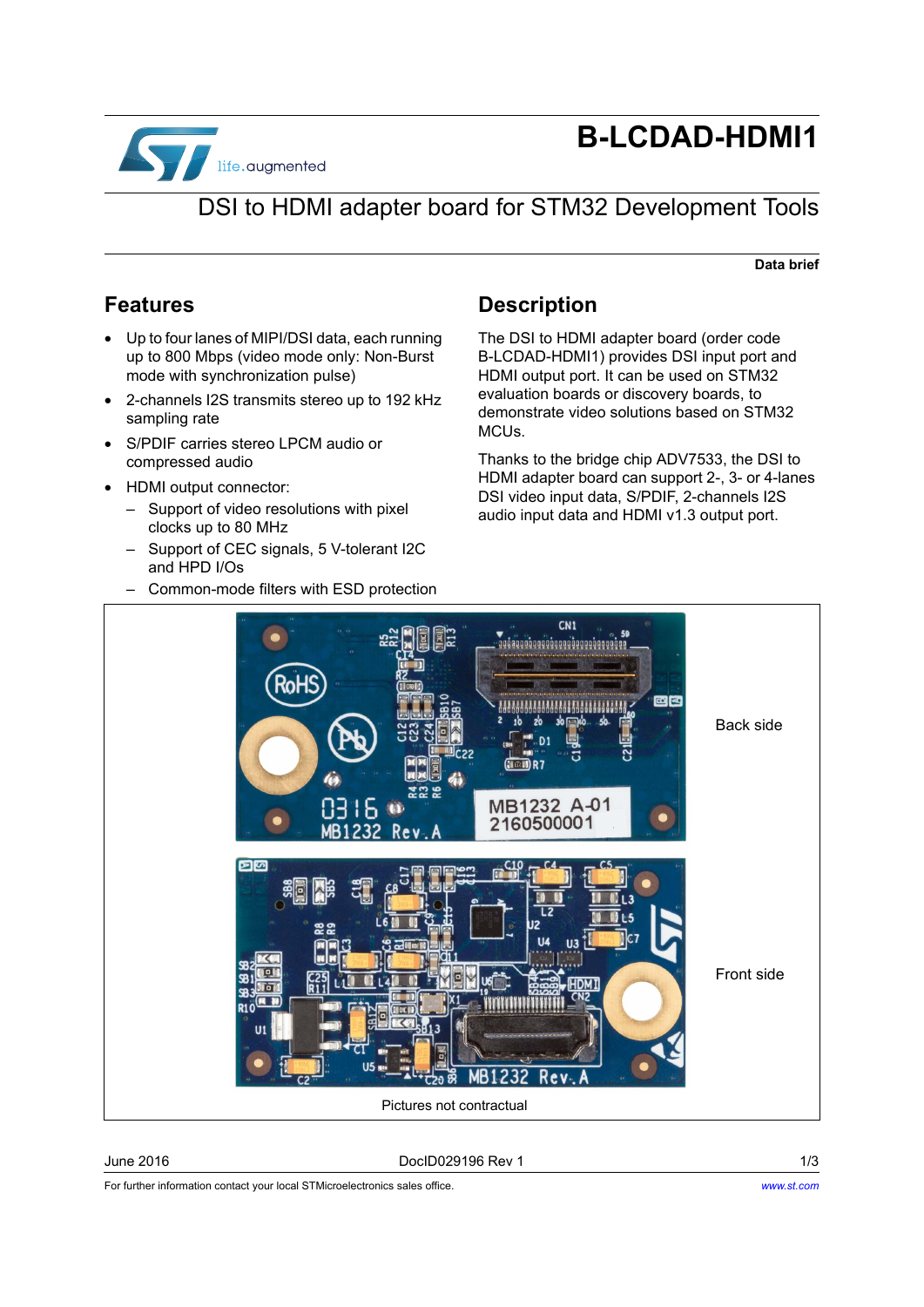## **1 Revision history**

| Table 1. Document revision history |  |  |
|------------------------------------|--|--|
|------------------------------------|--|--|

| Date        | <b>Revision</b> | <b>Changes</b>   |
|-------------|-----------------|------------------|
| 08-Jun-2016 |                 | Initial release. |